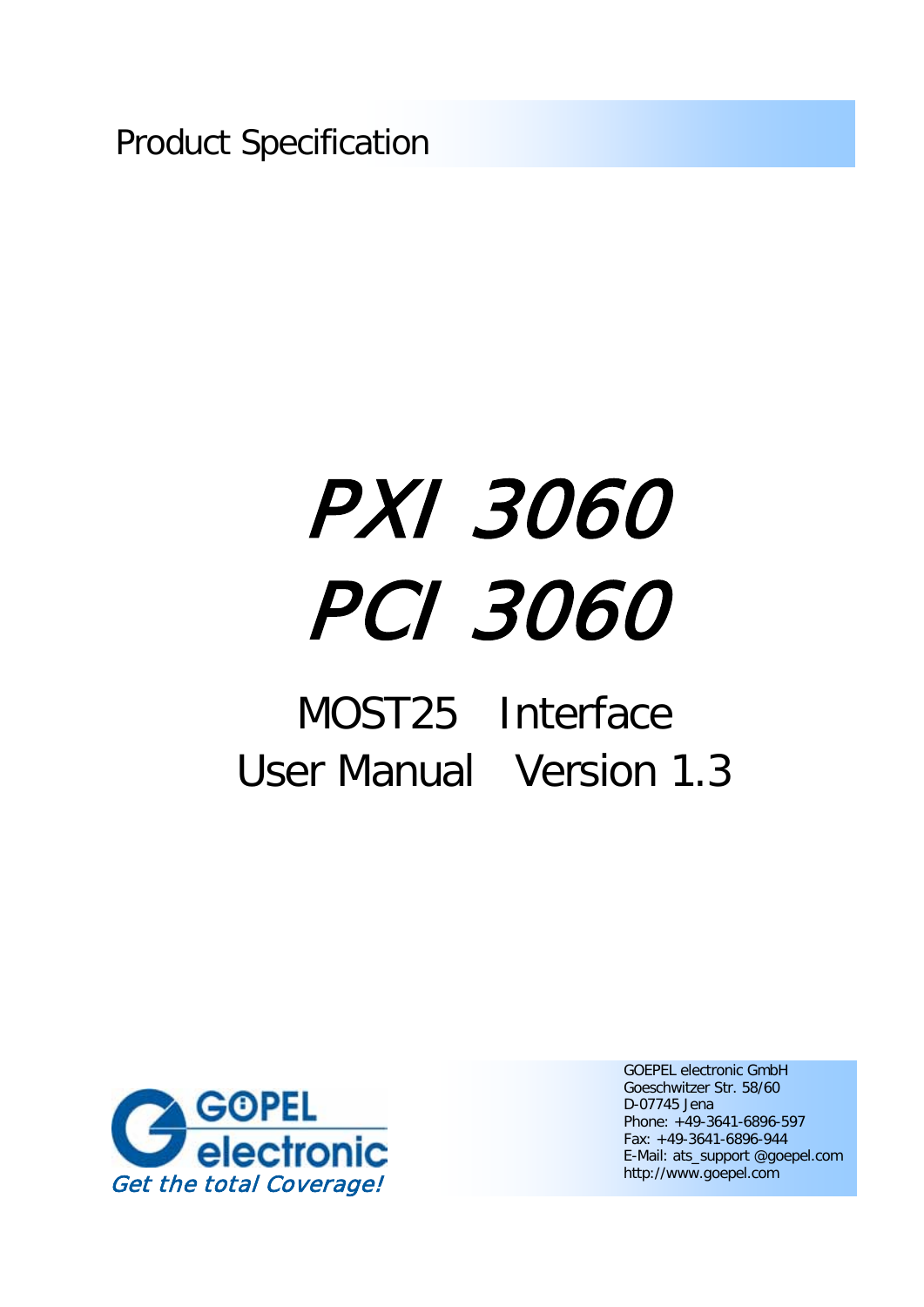#### **© 2012 GOEPEL electronic GmbH. All rights reserved.**

The software described in this manual as well as the manual itself are supplied under license and may be used or copied only in accordance with the terms of the license. The customer may make one copy of the software for safety purposes.

The contents of the manual is subject to change without prior notice and is supplied for information only.

The hardware and software might be modified also without prior notice due to technical progress.

In case of inaccuracies or errors appearing in this manual, GOEPEL electronic GmbH assumes no liability or responsibility.

Without the prior written permission of GOEPEL electronic GmbH, no part of this documentation may be transmitted, reproduced or stored in a retrieval system in any form or by any means as well as translated into other languages (except as permitted by the license).

GOEPEL electronic GmbH is neither liable for direct damages nor consequential damages from the company's product applications.

printed: 09.11.2012

All product and company names appearing in this manual are trade names or registered trade names of their respective owners.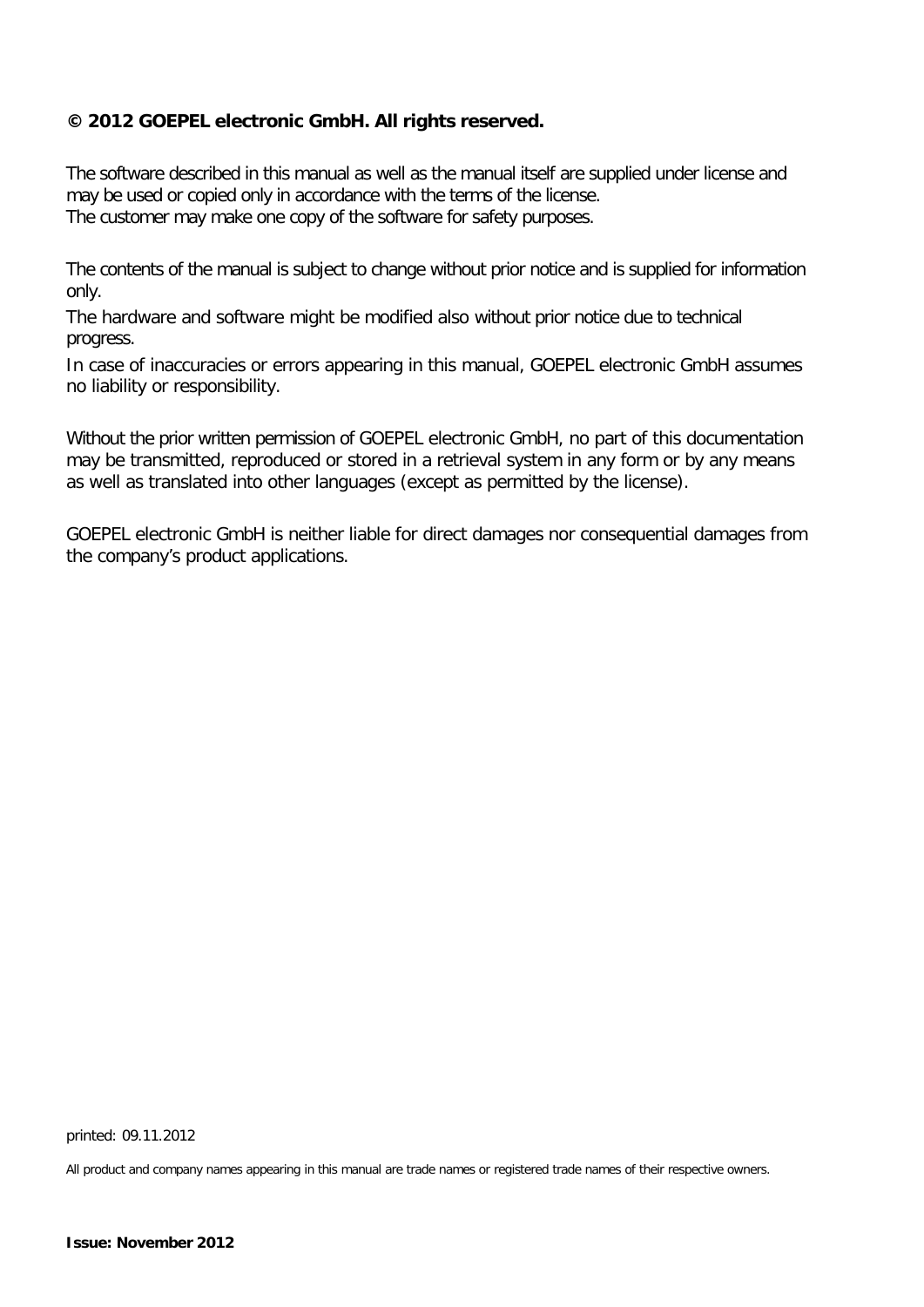| 1              |                                                 |  |
|----------------|-------------------------------------------------|--|
|                | 1.1                                             |  |
|                | 1.2                                             |  |
| $\mathfrak{p}$ |                                                 |  |
|                | 2.1                                             |  |
|                | 2.2                                             |  |
|                | 2.2.1                                           |  |
|                | 2.2.2                                           |  |
|                | PXI 3060/ PCI 3060 Characteristics2-3<br>2.2.3  |  |
|                | $2.3 -$                                         |  |
|                | 2.3.1                                           |  |
|                | 2.3.2                                           |  |
|                | 2.3.3                                           |  |
|                | 2.3.4                                           |  |
|                | 2.3.5                                           |  |
|                | 2.3.6                                           |  |
|                | 2.4                                             |  |
| 3              |                                                 |  |
|                | 3.1                                             |  |
|                | 3.2                                             |  |
|                | 3.2.1                                           |  |
|                | 3.2.1.1                                         |  |
|                |                                                 |  |
|                | 3.2.1.3                                         |  |
|                | 3.2.1.4                                         |  |
|                | $3.3 -$                                         |  |
|                | 3.3.1                                           |  |
|                | LLB using the Windows Device Driver3-9<br>3.3.2 |  |
|                |                                                 |  |

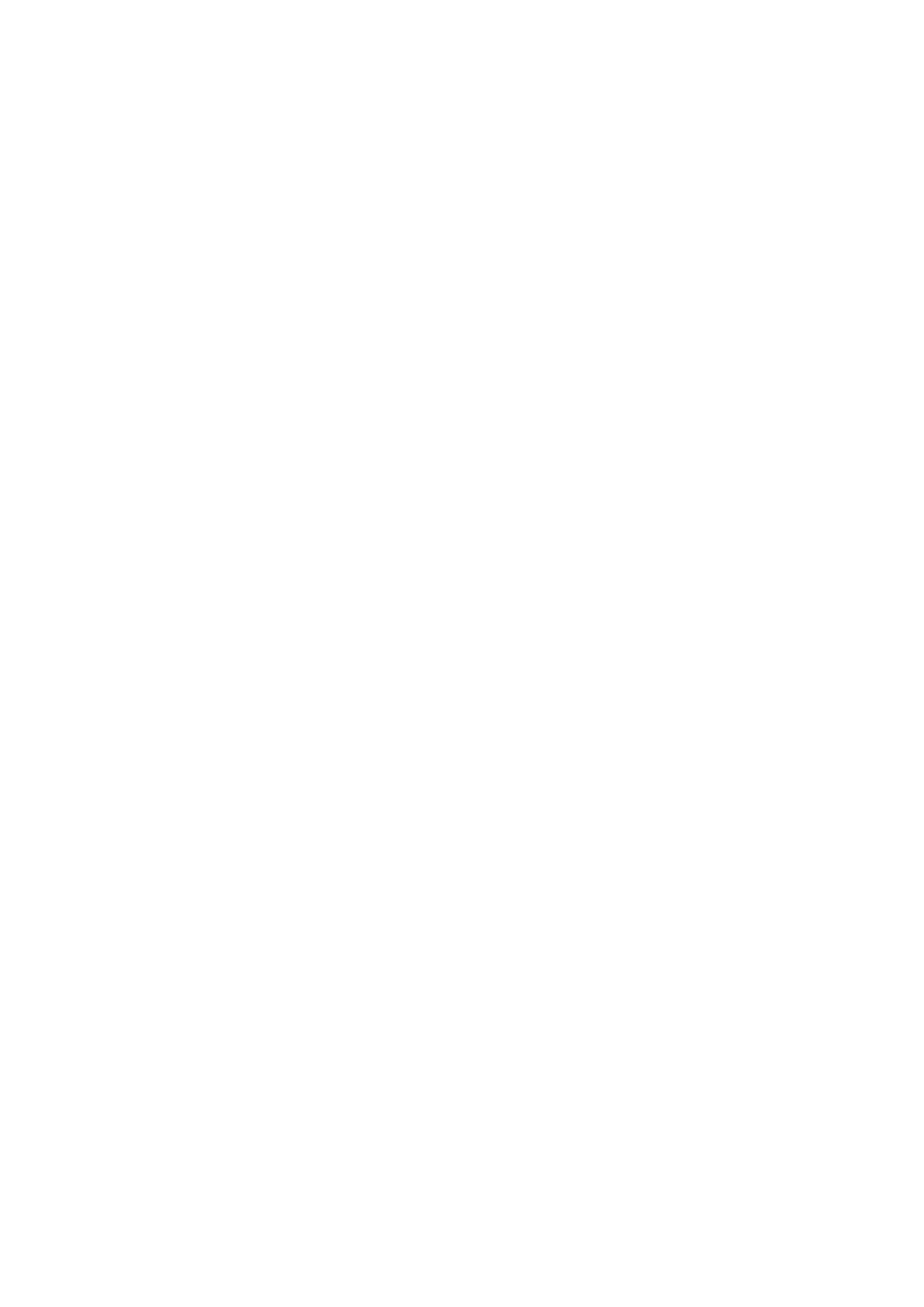## <span id="page-4-0"></span>**1 Board Installation**

## <span id="page-4-1"></span>**1.1 Hardware Installation**



Please make absolutely certain that all of the installation procedures described below are carried out with your system switched off.

The **PCI™**, **CompactPCI™** or **PXI™** system is to be opened according to its conditions. A free slot is to be selected in your system. Now, the slot cover is to be taken away from the slot selected. To do this, unscrew the fixation screws if necessary and remove the cover from the slot.



When installing the board, touch it at its edges only. Never touch the surface of the board, because otherwise it may be destroyed by electrostatic charges.

Insert the board carefully into the prepared slot. In the case of **PXI** boards, use the lever at the front plate in order to push in the board finally.

When the board has been inserted properly, it is to be fixed.

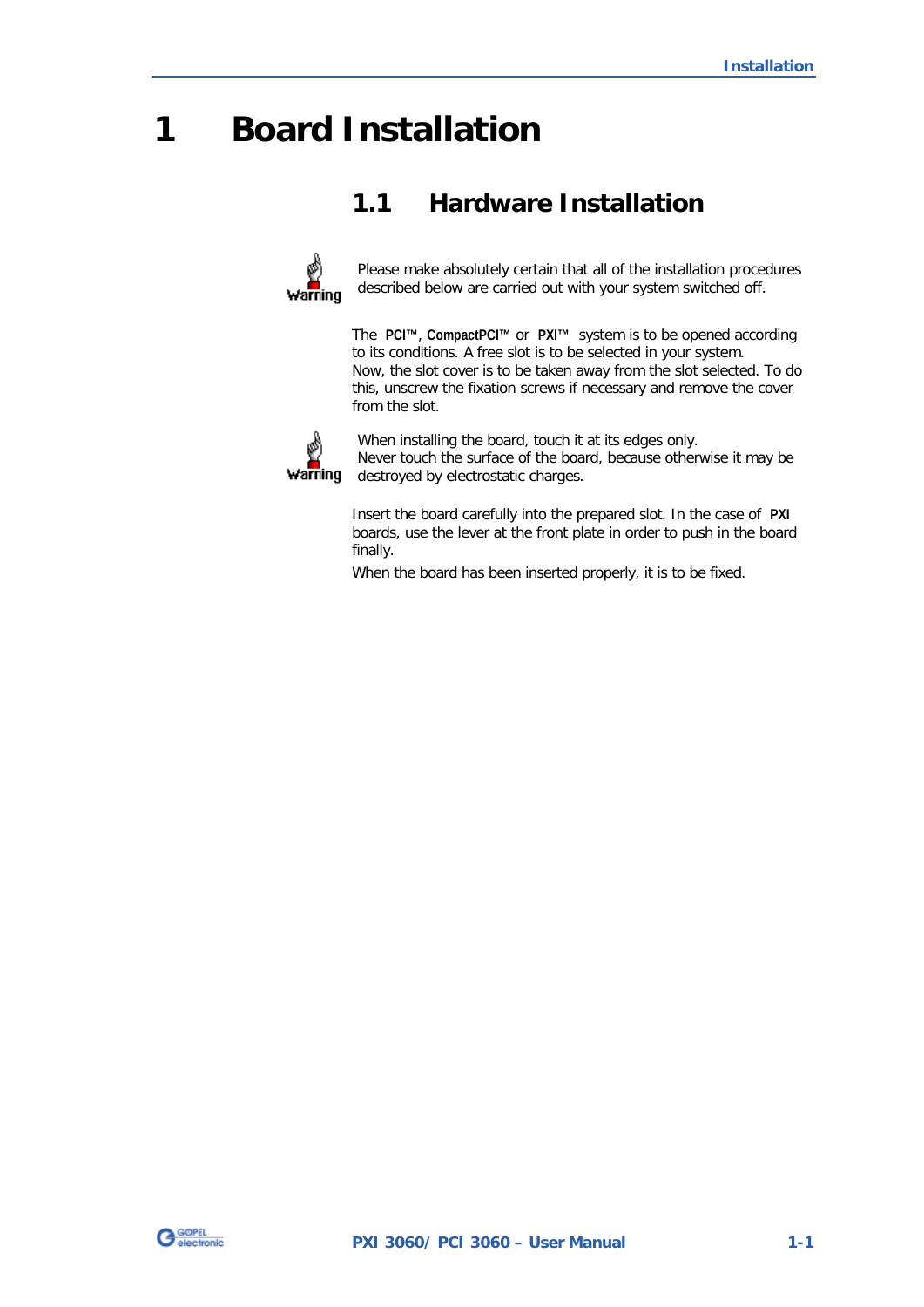## <span id="page-5-0"></span>**1.2 Driver Installation**

Due to the plug and play capability of Windows® 2000/ XP, for every newly recognized hardware component a driver installation is started automatically via the hardware assistant. The hardware assistant can carry out the installation of the device driver by using the *inf* file contained on the enclosed CD.

It is not absolutely essential to restart the system.



At present, the available device driver only supports Windows<sup>®</sup> 2000/ XP systems.



The following step is only required in case you do not use the **G-API** (see also [Programming via G-API\)](#page-15-0).

If you want to create your own software for the boards, you possibly need additional files for user specific programming  $(*.LLB, *H).$ These files are not automatically copied to the computer and have to be transferred individually from the supplied CD to your development directory.

After driver installation, you can check (for example by means of the Windows® Device manager) whether the boards are properly imbedded by the system:



Figure 1-1: Display of Device Manager

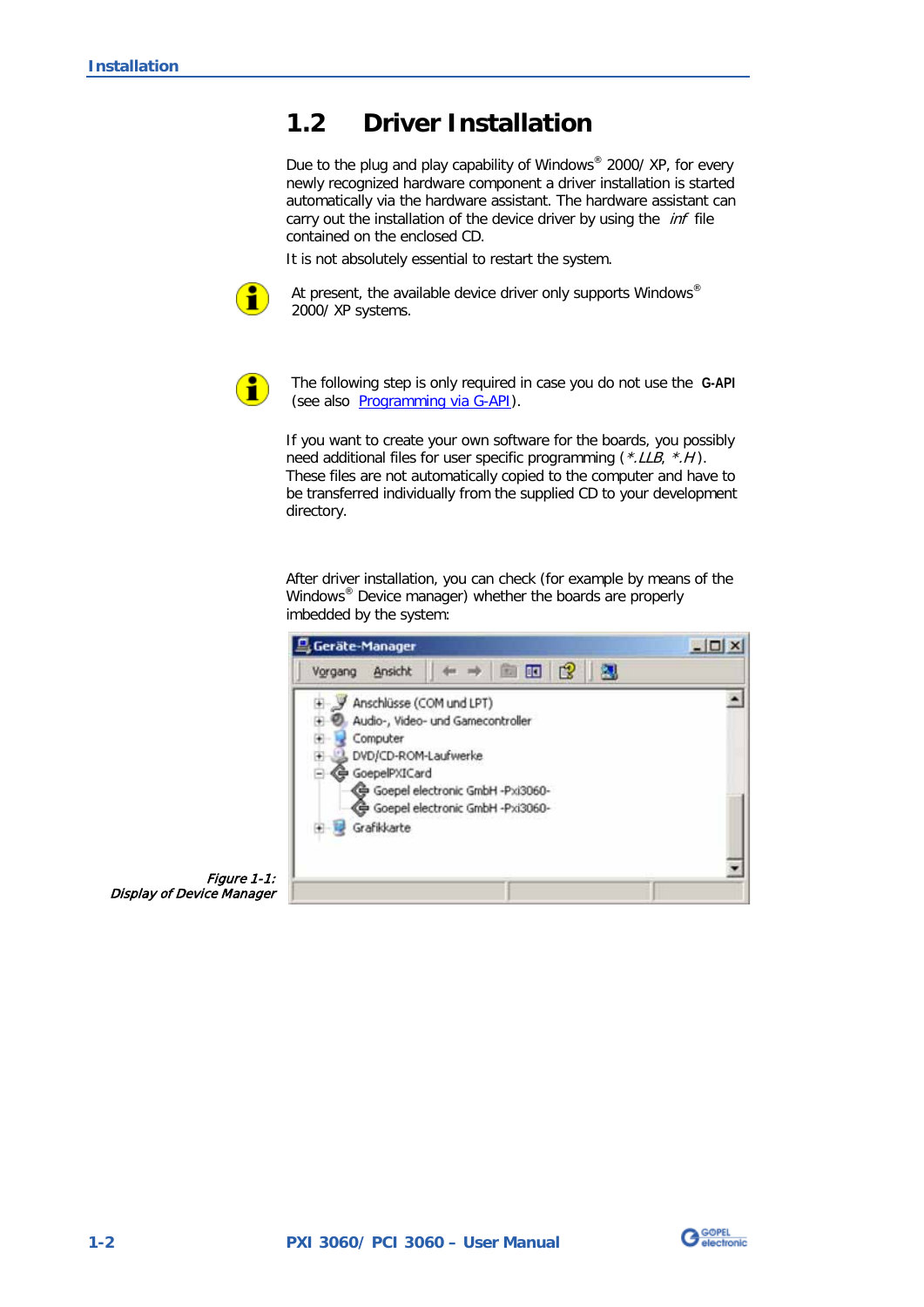## <span id="page-6-0"></span>**2 PXI/ PCI 3060 Hardware**

## <span id="page-6-1"></span>**2.1 Definition**

The **PXI 3060**/ **PCI 3060 MOST25** interface-boards are communication boards of **GOEPEL electronic GmbH**.

These boards can be used in media technology, for example for the check of entertainment applications in automotive technology.

**PXI 3060**/ **PCI 3060** boards offer the following resources:

- 1 optical **MOST25** interface
- supports 3 operation modes: **Master**, **Slave**, **Bypass**
- **Spy** function: Possibility of monitoring the **MOST** data as passive bus member (board in **Bypass** mode) OR as active bus member (board in **Master** or **Slave** Mode)
- Independent timer onboard with time stamp resolution of **8 ns**
- The master frame rate can be switched over between **44.1 kHz** and **48 KHz**
- Analogue Audio **LINE IN** and **LINE OUT** connections
- **Ring break dignosis** function via frontal plug connector
- Extended trigger functions with two trigger inputs and four trigger outputs to the frontal plug connector or the backplane
- The **MOST** interface has a 32 bits µController (TriCore TC1796, 150 MHz) with 8 Mbyte SRAM onboard
- Visualisation of the controller states by 4 LEDs arranged on the front panel (see **LED Display**)

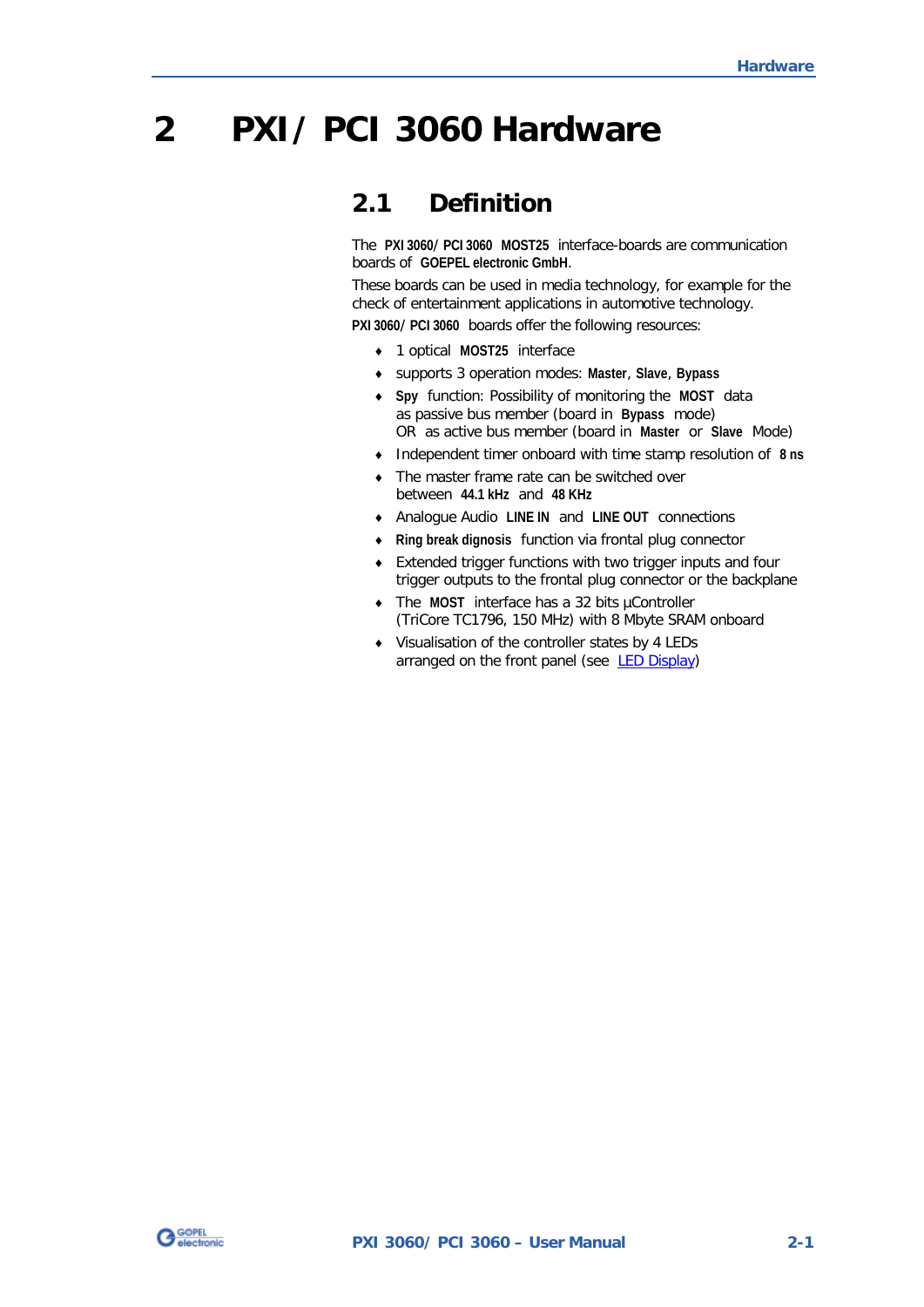

Figure 2-1: PXI 3060



Figure 2-2: PCI 3060

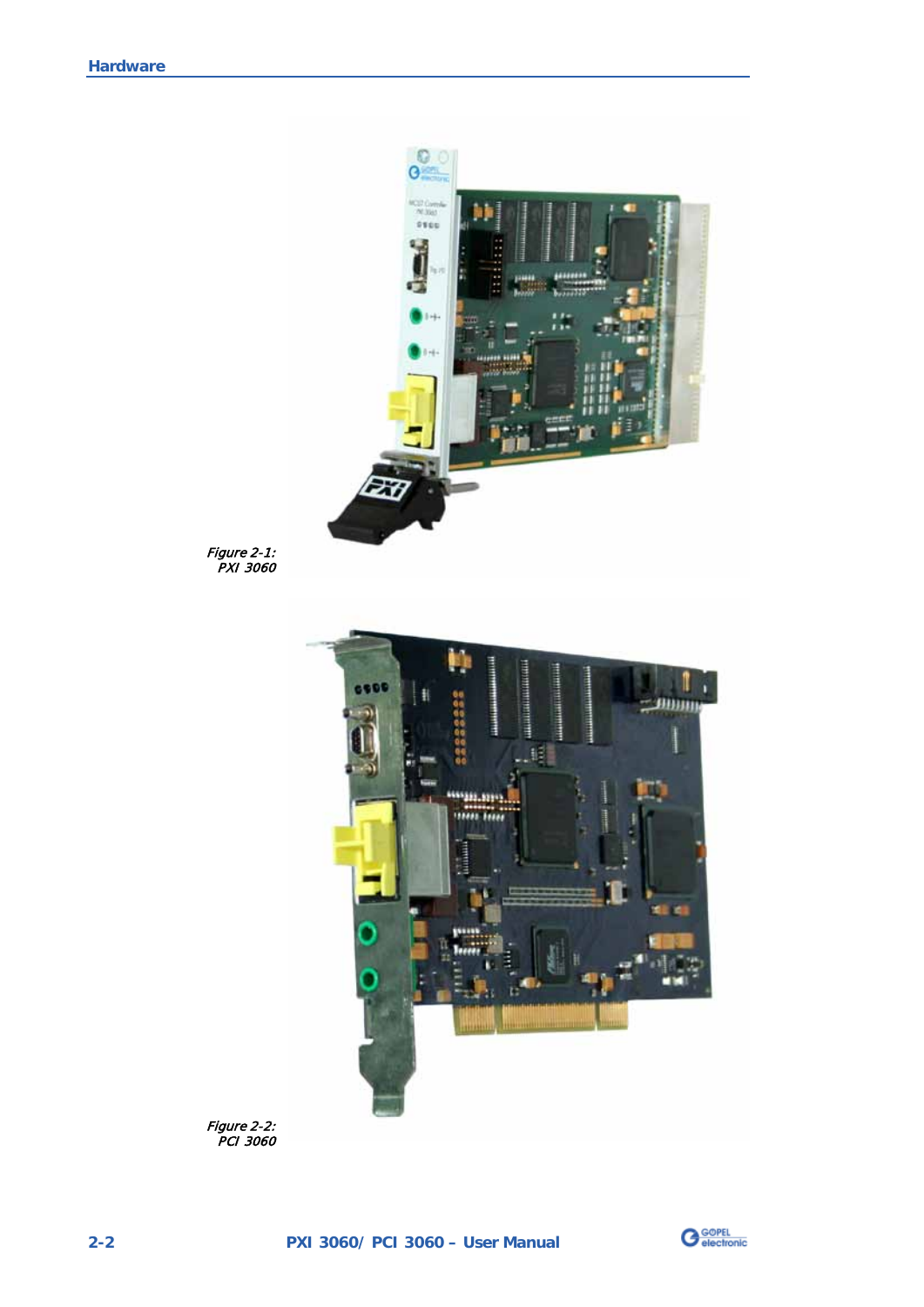## <span id="page-8-0"></span>**2.2 Technical Data**

<span id="page-8-1"></span>The **PXI 3060** communication board is a plug-in board developed for the **PXI™** bus (**P**CI e**X**tensions for **I**nstrumentation). Basis of this bus is the **CompactPCI™** bus. 2.2.1 General

> The board can be plugged into any desired slot of a **CompactPCI™** or **PXI™** system (except for slot 1). It can be definitely identified also in the case that several boards of this type are used in the same rack. The **PCI 3060** communication board is a PC plug-in board for the **PCI** Local Bus Rev. 2.2.

It can be operated at any **PCI** slot (32 bits, 33 MHz, 3.3 V)

Both boards do not have jumpers for hardware detection and are automatically integrated into the respective system.

#### <span id="page-8-2"></span>The dimensions of both boards correspond to standard dimensions of the accompanying bus system: 2.2.2 Dimensions

- **PXI 3060 MOST** Interface Board: 160 mm x 100 mm (L x W)
- $\ddot{\phantom{a}}$ **PCI 3060 MOST** Interface Board: 168 mm x 106 mm (L x W)

### <span id="page-8-3"></span>2.2.3 PXI 3060/ PCI 3060 **Characteristics**

| Symbol    | Parameter               | Min. | Typ.              | Max. | Unit  | <b>Remarks</b>                            |
|-----------|-------------------------|------|-------------------|------|-------|-------------------------------------------|
| $U_{BAT}$ | Battery voltage         |      | $12 \overline{ }$ | 27   | ۷     | Relevant only for<br>Ring break diagnosis |
|           | Transmission rate       |      |                   | 25   | MBaud |                                           |
|           | External trigger input  | 3.3  |                   | 27   |       |                                           |
|           | External trigger output |      | 5.0               |      |       |                                           |

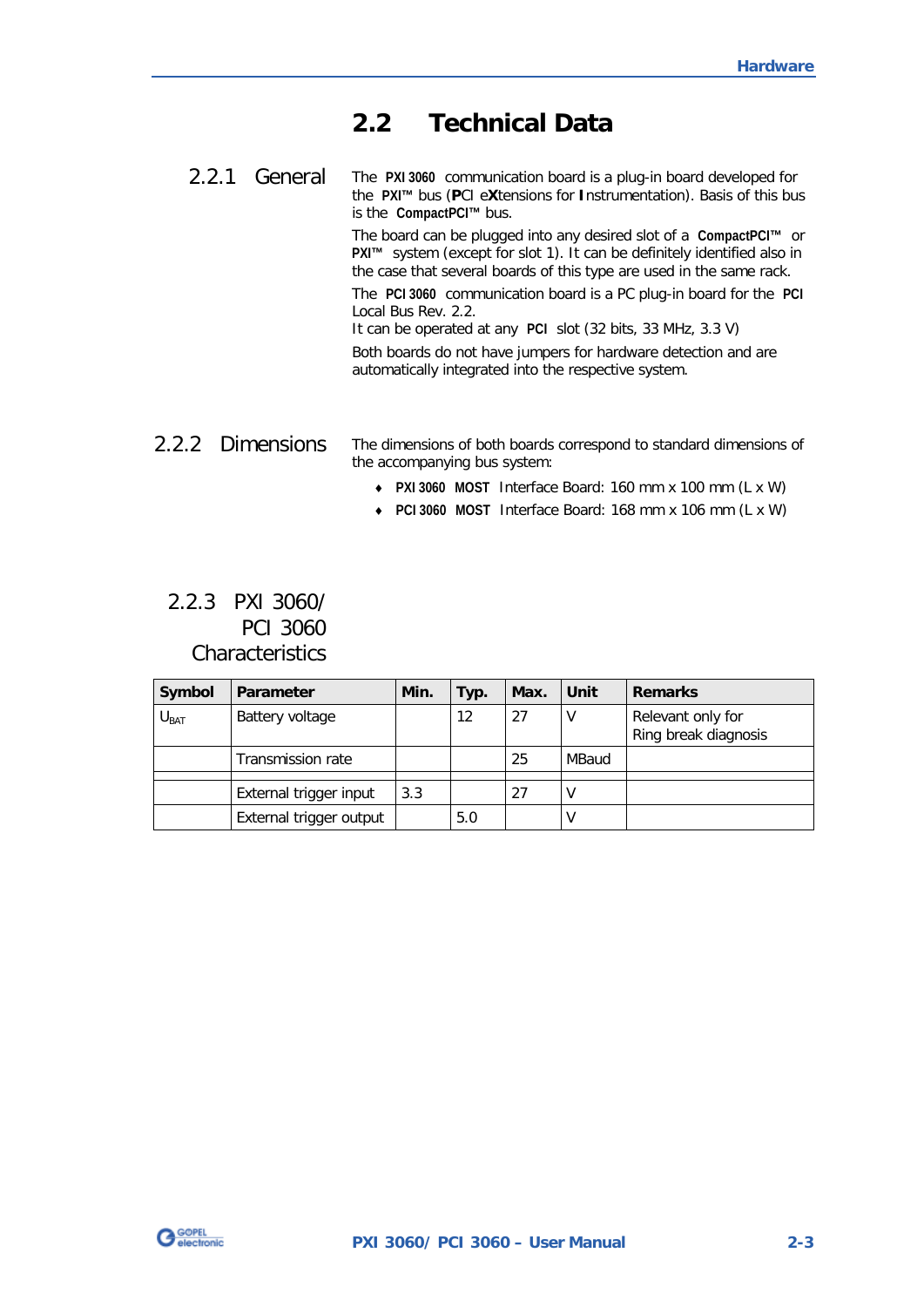## <span id="page-9-0"></span>**2.3 Construction**

#### <span id="page-9-1"></span>In their basic version, both boards have one **MOST25** interface. [Figure 2-3](#page-9-2) and [Figure 2-4](#page-10-1) show schematically the structure of the boards as block diagrams. 2.3.1 General

An ASIC is used as the interface to the **PCI** or **cPCI** bus on the **PXI 3060**/ **PCI 3060** boards. It includes all the function blocks required for the communication with the computer bus. To exchange trigger signals with other **GOEPEL electronic PCI** boards, an additional plug connector is on the **PCI 3060** board with eight lines configurable as input or output (indicated as **Rear Connector** in [Figure 2-4\)](#page-10-1).

<span id="page-9-2"></span>

Figure 2-3: Block diagram of a PXI 3060 Communication Board

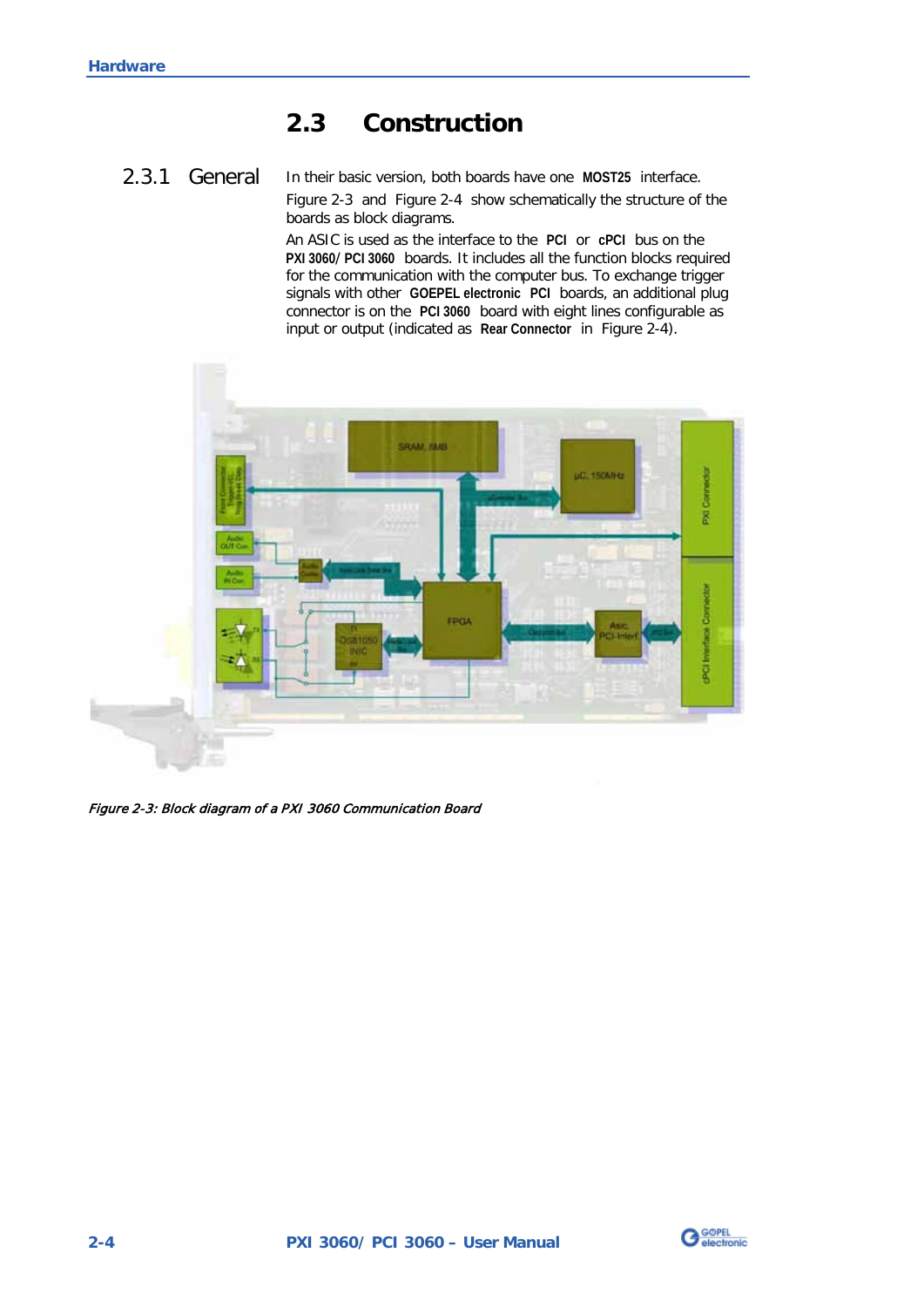

<span id="page-10-1"></span>Figure 2-4: Block diagram of a PCI 3060 Communication Board

The configuration elements of [Figure 2-4](#page-10-1) are described in the following table:

| Addr. Jmp. | The jumper field on the PCI 3060 board is for clearly identifying the board in a<br>system with several PCI 3060<br>(analogously to "geographical addressing" of the PXI specification).<br>A corresponding binary value (015) can be set with the jumper fileld.<br>This binary value can be read out with the supplied software. |
|------------|------------------------------------------------------------------------------------------------------------------------------------------------------------------------------------------------------------------------------------------------------------------------------------------------------------------------------------|
| Rear       | Connector on the PCI 3060 to exchange trigger signals with other PCI boards of                                                                                                                                                                                                                                                     |
| Connector  | <b>GOEPEL</b> electronic                                                                                                                                                                                                                                                                                                           |

<span id="page-10-0"></span>**PXI 3060:** PXI racks have an own geographical slot addressing of the The **PXI 3060** board can read out this geographical slot address. backplane. Numbering starts with **1** and can be seen at the cover's front side. Mount always an embedded controller or an MXI card at slot **1**. 2.3.2 Addressing

> **PCI 3060:** PCI racks do not have an own geographical slot [Figure 2-4](#page-10-1) ) for clear identification of the board in a system with addressing. There is a separate address jumper field (**Addr. Jmp.** in several **PCI 3060** boards. You can select up to 16 addressing variants by this. The corresponding binary value (**0**..**15**) set with the **Addr. Jmp.** field can be read out by the delivered software.

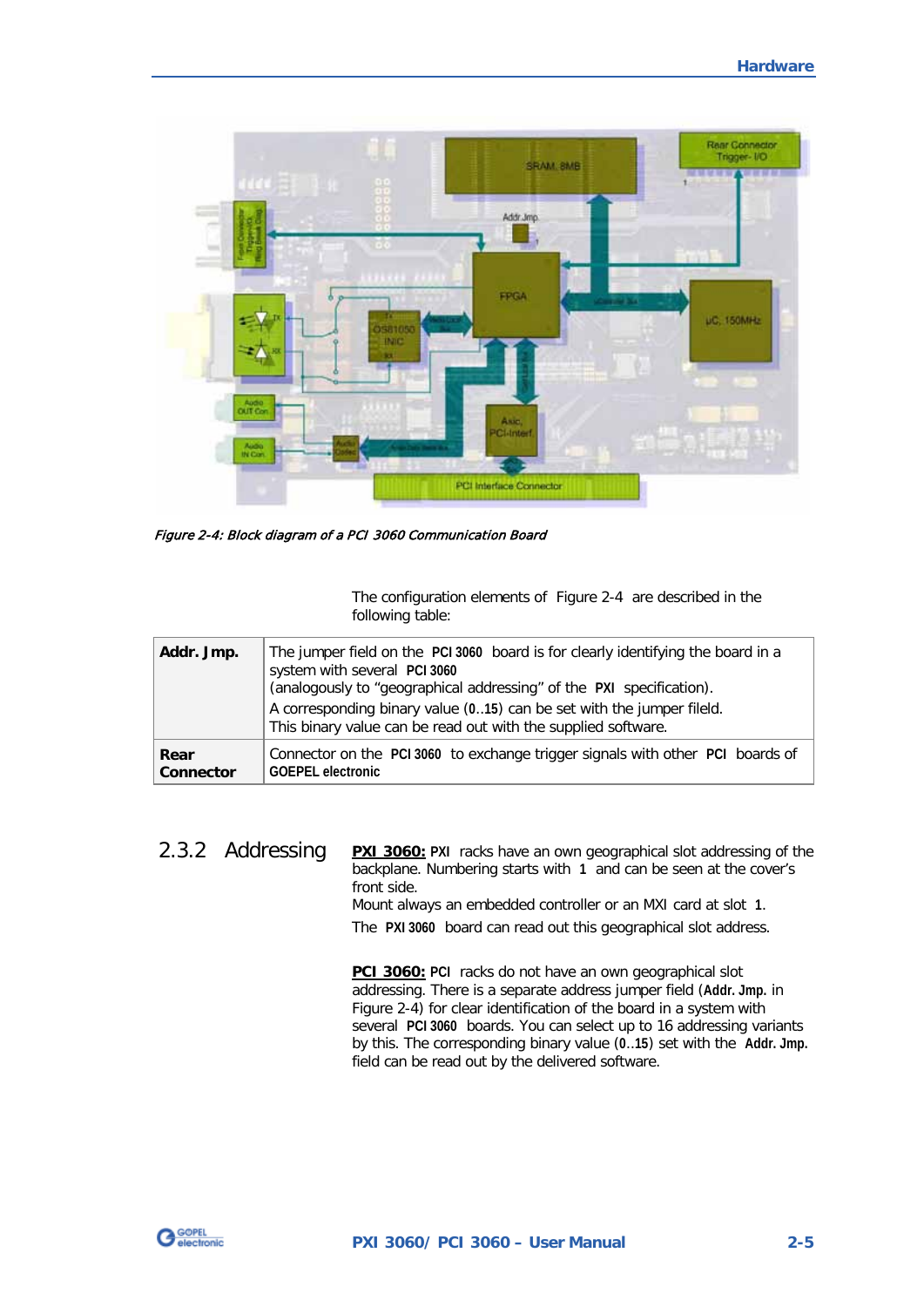<span id="page-11-1"></span><span id="page-11-0"></span>

| 2.3.3 Trigger<br><b>Behavior</b> | The MOST interface has eight trigger input/ output connections<br>(Trigger[07]) at backward connectors of the board as well as two<br>additional input and four additional output connections at the frontal<br>connector. By the corresponding driver configuration, these<br>connections can be interconnected. |
|----------------------------------|-------------------------------------------------------------------------------------------------------------------------------------------------------------------------------------------------------------------------------------------------------------------------------------------------------------------|
| 2.3.4 MOST<br>Interface          | For proper operation of a MOST interface in a network, all partners<br>must communicate with the same system clock. This depends, among<br>others, on the Master frame rate of the system.                                                                                                                        |
|                                  | PXI 3060/ PCI 3060 boards support the following Master frame rates:<br>48 kHz<br>and                                                                                                                                                                                                                              |
|                                  | 44.1 kHz<br>$\sim$                                                                                                                                                                                                                                                                                                |
|                                  | (G-API command G_Most_Node_SetProperties, parameter ClockMode)                                                                                                                                                                                                                                                    |

#### <span id="page-11-2"></span>Type: miniDSub 9 poles, male The **XS1** frontal connector offers four trigger outputs, two trigger inputs and the connections for the **Ring break diagnosis** to the user. As an option, **GOEPEL electronic** can deliver a cable for connecting the frontal connector. One cable end is designed as a counterpart to **XS1** (that means with a miniDSub 9 poles, female). The other end is not connected and can configured by the user himself. The connector assignment and the colors of the belonging wires are identical for **PXI 3060** and **PCI 3060** according to the following table: 2.3.5 Connector Assignment

| No. | <b>XS1 contact</b> | Signal name  | <b>Remarks</b>                           | Wire color |
|-----|--------------------|--------------|------------------------------------------|------------|
|     |                    | TRGO_1       | Trigger output 1                         | black      |
| 2   | 6                  | TRGO_2       | Trigger output 2                         | green      |
| 3   | 2                  | TRGO_3       | Trigger output 3                         | yellow     |
| 4   | 7                  | TRGO_4       | Trigger output 4                         | blue       |
| 5   | 4                  | TRGI_1       | Trigger input 1                          | orange     |
| 6   | 5                  | TRGI_2       | Trigger input 2                          | red        |
| 7   | 3                  | GND          | Ground potential                         | brown      |
| 8   | 8                  | <b>UBatt</b> | Reference potential Ring break diagnosis | white      |
| 9   | 9                  | RingDiag     | Data line Ring break diagnosis           | magenta    |
|     |                    |              | No function                              | gray       |

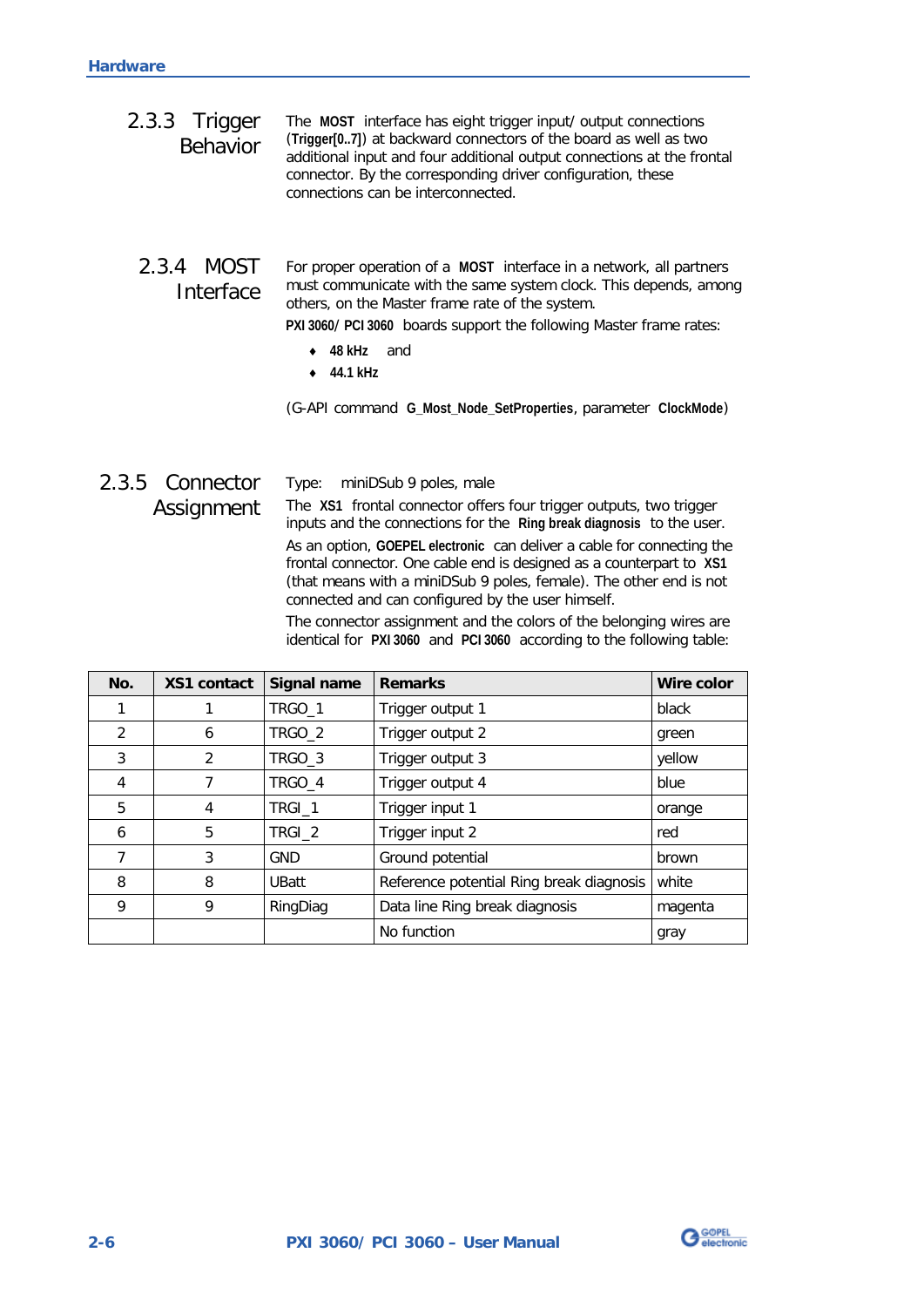## <span id="page-12-0"></span>2.3.6 LED Display

The LEDs arranged at the front panel indicate the current operation state of the microcontroller of the **MOST** interface.



The following table shows important display states of these LEDs:

| <b>State</b>         |                  |                  |                  | <b>Remarks</b>                                                                   |
|----------------------|------------------|------------------|------------------|----------------------------------------------------------------------------------|
| LED <sub>1</sub>     | LED <sub>2</sub> | LED <sub>3</sub> | LED <sub>4</sub> |                                                                                  |
| alternately blinking |                  |                  |                  | Bootloader software runs<br>Error reason (probably): Software reset not executed |
|                      |                  |                  |                  | Firmware runs                                                                    |
| 0N<br>(shortly)      |                  |                  |                  | Display while a Firmware command is executed                                     |
|                      |                  | <b>ON</b>        |                  | MOST bus: Light on                                                               |
|                      |                  |                  | ΟN               | <b>MOST bus: Locked</b>                                                          |



This LED display is effected with low priority and can be affected by other running programs.

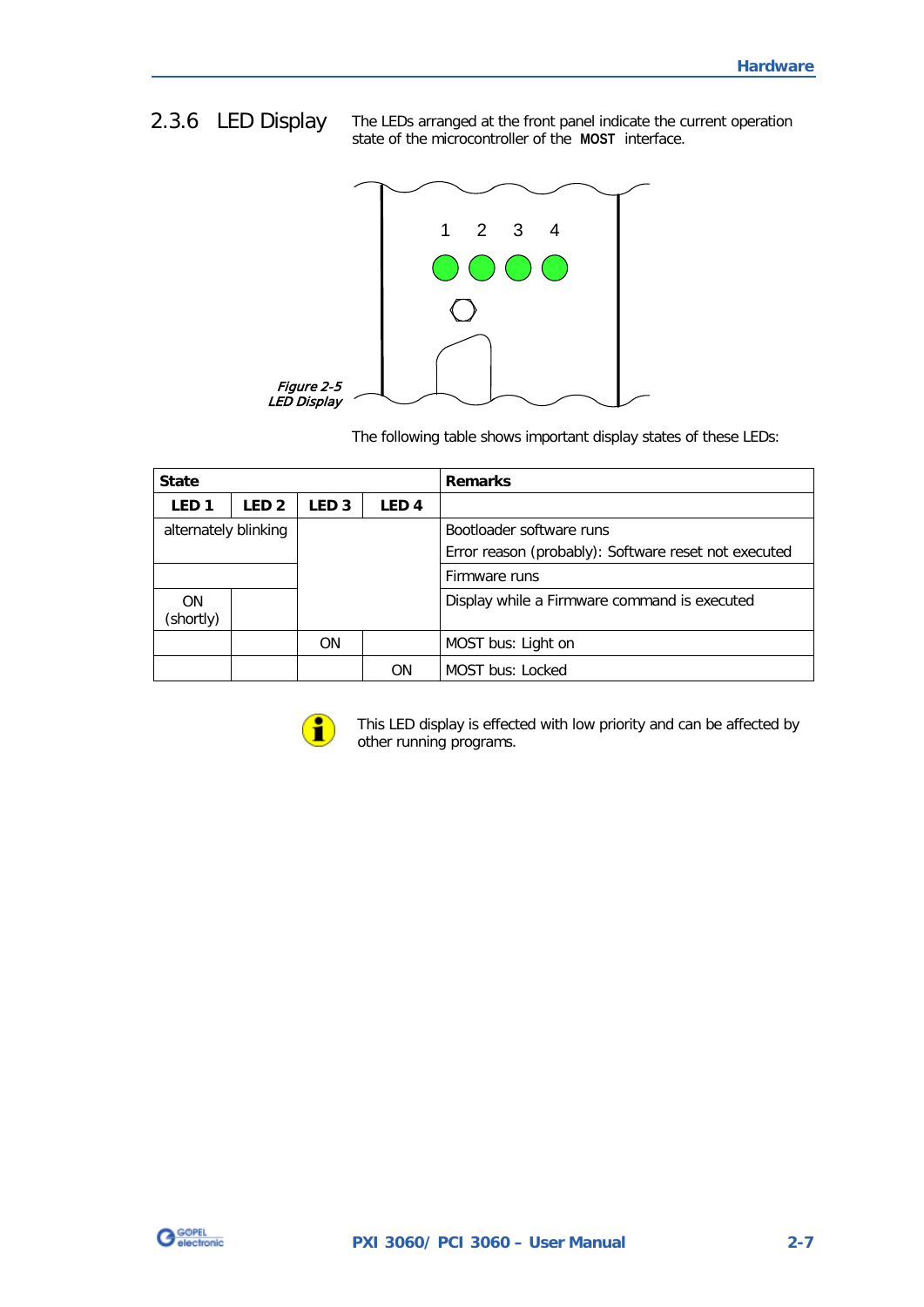## <span id="page-13-0"></span>**2.4 Delivery Notes**

**PXI 3060**/ **PCI 3060** boards are delivered as follows with one **MOST25** interface per board:

- $\omega$ PXI 3060.00
- $\degree$  PCI 3060.00

As an option, the cable described in section Connector Assignment can be delivered:

 $\omega_{\rm c}$ CAB 3060.10

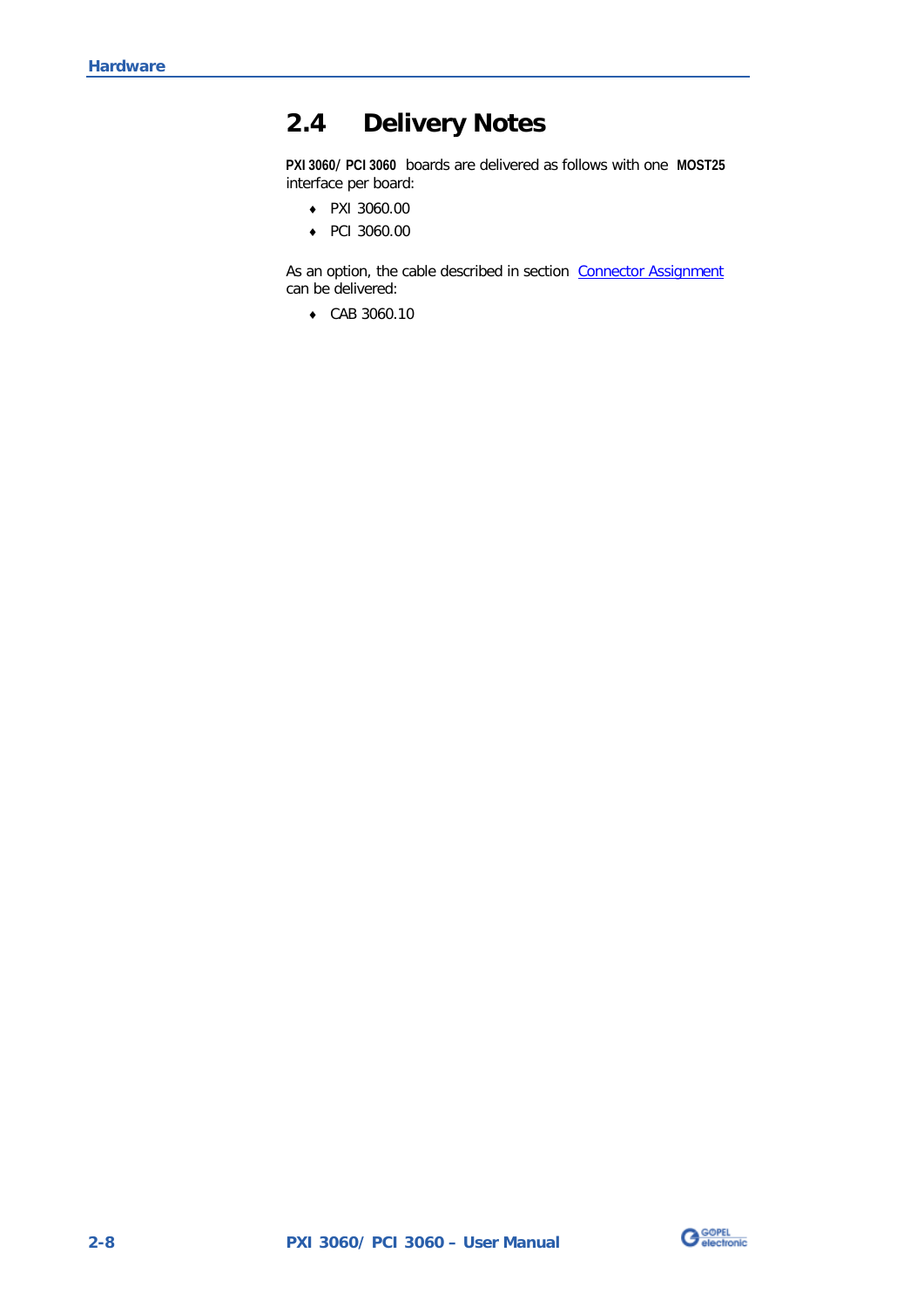## <span id="page-14-0"></span>**3 Software**

There are three ways to integrate **PXI 3060**/ **PCI 3060** hardware in your own applications:

- $\omega$ [Programming via G-API](#page-15-0)
- [Programming via DLL Functions](#page-16-0)   $\ddot{ }$
- [Programming with LabVIEW](#page-22-0)  $\cdot$

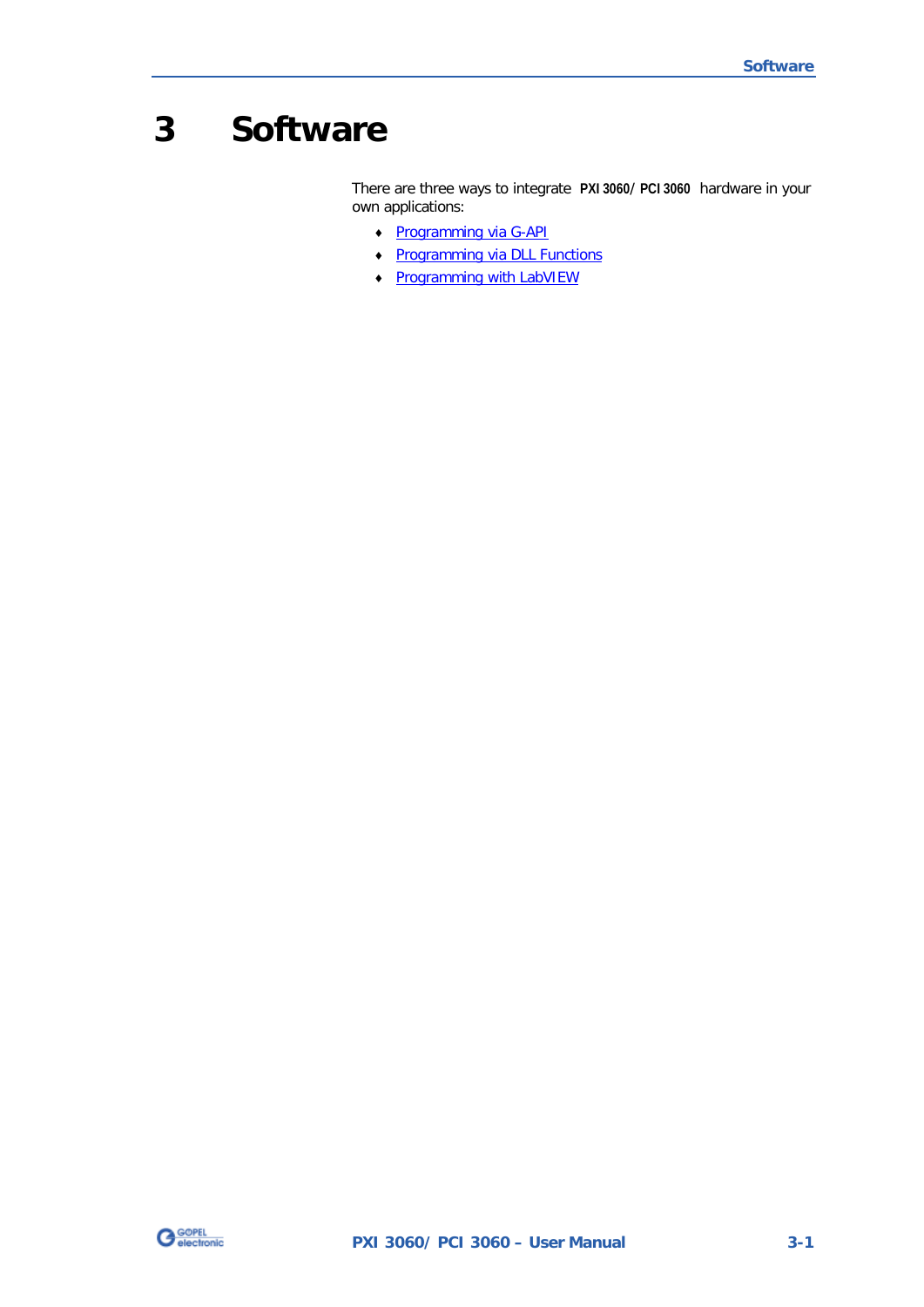## <span id="page-15-0"></span>**3.1 Programming via G-API**

The **G-API** (GOEPEL-API) is a programming environment based on "C" for **GOEPEL electronic** hardware under Windows®. So the **G-API** is the preferred programming environment for this hardware. It provides a wide, hardware independent command set for CAN, LIN, K-Line, FlexRay, MOST, LVDS, ADIO and Diagnostic services. No matter whether a PXI/ PCI, USB and Ethernet device is used, the commands remain the same.

The hardware abstraction introduced with the **G-API** gives the test application parallel access to the hardware, allowing one application to access multiple hardware interfaces, as well as multiple applications can access the same hardware interface in parallel.

Another feature introduced by the **G-API** is the asynchronous hardware access. This means no execution blocking for pending firmware commands. The command acknowledgement is provided via a callback mechanism.

With the **Hardware Explorer GOEPEL electronic** provides an efficient hardware configuration and management tool, offering users an easy way to manage their hardware configurations and identifying specific hardware interfaces by logical names. Using logical interface names in the application saves from rebuilding the application when porting it to another interface or controller board, as the interface can be easily reassigned in the **Hardware Explorer**. Furthermore, the **Hardware Explorer** provides a simple means of testing the interaction between hardware and software by executing the integrated self-tests.

The figure below shows the **GOEPEL electronic Hardware Explorer**:

| CI Goepel electronic HardwareExplorer 1.3.3812                                                |                                                                                                                                                                                                                                                                                                                |                                                                                                                                                  | $\Box$ $\Box$ $\times$ |
|-----------------------------------------------------------------------------------------------|----------------------------------------------------------------------------------------------------------------------------------------------------------------------------------------------------------------------------------------------------------------------------------------------------------------|--------------------------------------------------------------------------------------------------------------------------------------------------|------------------------|
| Tools Help<br><b>File</b><br>$H$ 2 $\sim$ $\sim$<br>Ó                                         |                                                                                                                                                                                                                                                                                                                |                                                                                                                                                  |                        |
| ⊟ <sup></sup> Li My System<br>in Devices and Interfaces<br>□ PXI PXI3060 (11)<br>$\Box$ MOST1 | $\boxminus$ 1. Device<br>01. Available<br>02. Device Index<br>03. Host Communication Type<br>04. Serial Number<br>$\boxminus$ 2. Firmware<br>01 Use Dedicated Firmware<br>02. Firmware Version<br>03. Firmware Build Date<br>04 Firmware Build Time<br>05. Firmware Feature Code<br>06. Additional Information | True<br><b>PXI</b><br>11<br><b>False</b><br>MOST 1.2.4 PXI3060/PCI3060/USB3060<br>Jun 26 2009<br>08:45:28<br>FFFFFFFF-FFFFFFFF-FFFFFFFFFFFFFFFFF |                        |
|                                                                                               | 01 Available<br>Indicates if the device is currently connected to the system                                                                                                                                                                                                                                   |                                                                                                                                                  |                        |
| $\bullet$ Ready                                                                               |                                                                                                                                                                                                                                                                                                                |                                                                                                                                                  |                        |

Figure 3-1: Hardware Explorer



Please consult the **G-API** documentation for further information. This documentation and the installation software are located in the G-API folder of the supplied "Product Information" CD.

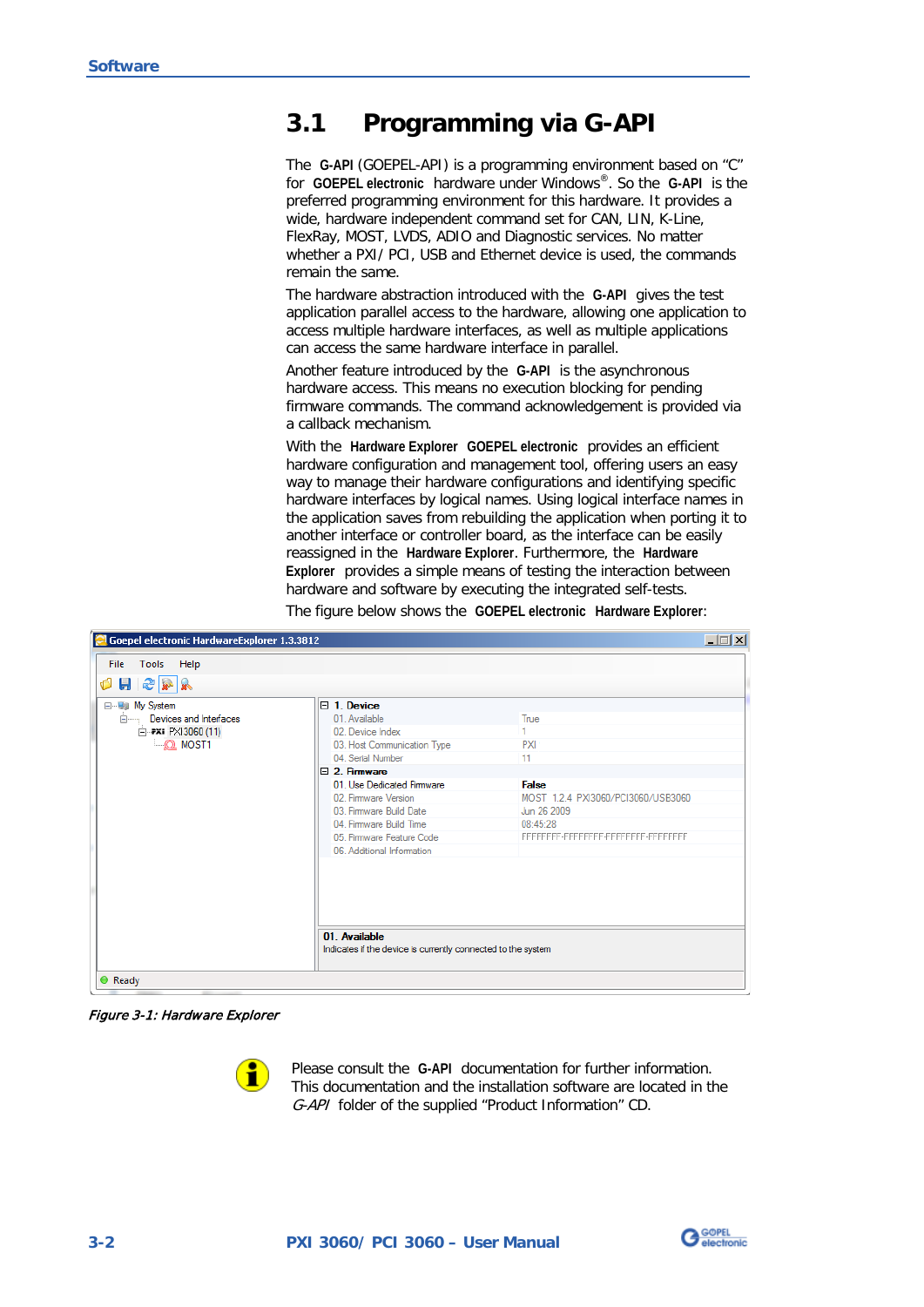## <span id="page-16-0"></span>**3.2 Programming via DLL Functions**

1

Programming via DLL Functions is possible also in future for existing projects which can not be processed with the **GOEPEL electronic** programming interface **G-API**.

We would be pleased to send the **GOEPEL Firmware** documentation to you on your request. Please get in touch with our sales department in case you need that.



The **GPxi3060** expression used in the following function description stands for **PXI 3060**/ **PCI 3060**.

For the used structures, data types and error codes refer to the headers – you find the corresponding files on the supplied CD.

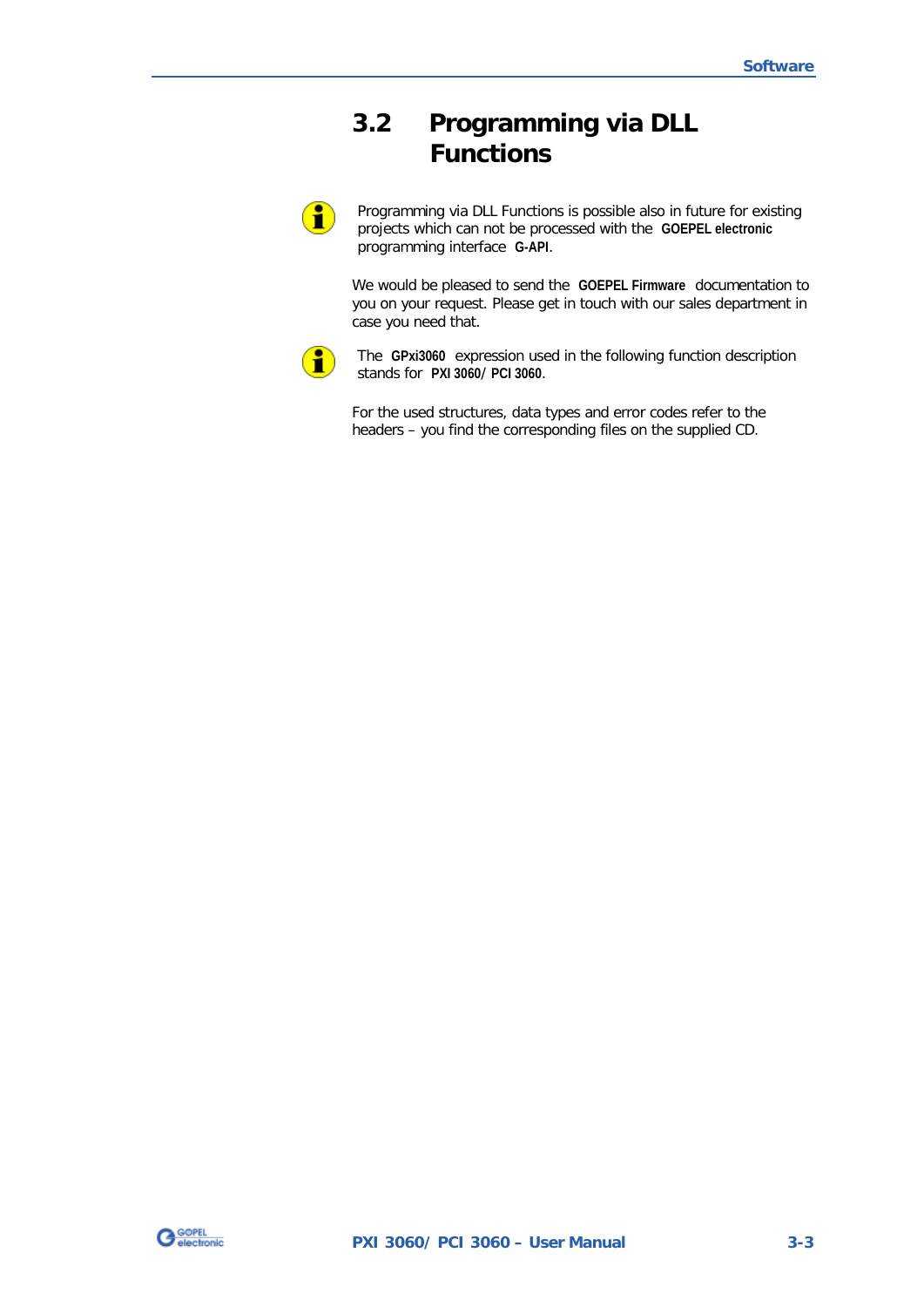### <span id="page-17-0"></span>3.2.1 Windows Device Driver

The DLL functions for programming using the Windows device driver are described in the following chapters:

 $\mathbb{Z}^d$ [Driver Info](#page-18-0) 

u,

- [XilinxReadWriteRegister](#page-19-0)   $\ddot{\phantom{a}}$
- **WriteInstruction**
- $\ddot{\phantom{a}}$ **ReadResponse**

The following type definitions are used:

**S32** – signed long

- **U8** unsigned char
- **U16** unsigned short
- **U32** unsigned long

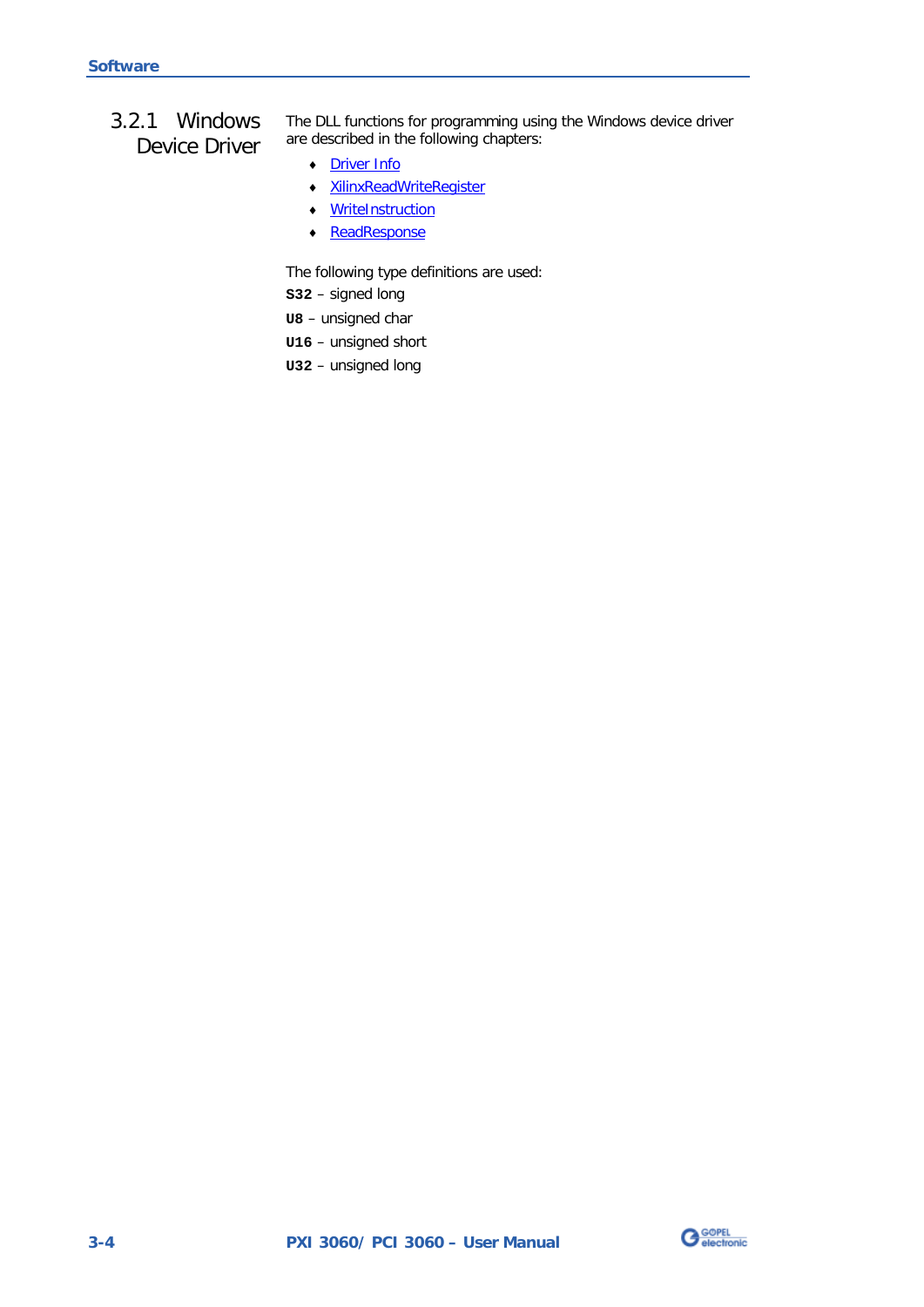#### <span id="page-18-0"></span>The **Pxi3060\_DriverInfo** function is for the status query of the hardware driver. 3.2.1.1 Driver Info

#### **Format:**

S32 Pxi3060\_\_DriverInfo(t\_Driver\_Info \*pDriverInfo, U32 LengthInByte);

#### **Parameters:**

Pointer, for example **pDriverInfo**, to a data structure See the Pxi3060\_UserInterface.h file on the supplied CD

#### **LengthInByte**

Size of the storage area **pDriverInfo** is pointing to, in bytes

#### **Description:**

The **Pxi3060\_DriverInfo** function returns information regarding the status of the hardware driver.

For this reason, the address of a **pDriverInfo** pointer has to be transferred to the function. The structure **pDriverInfo** is pointing to is filled with various information within the function.

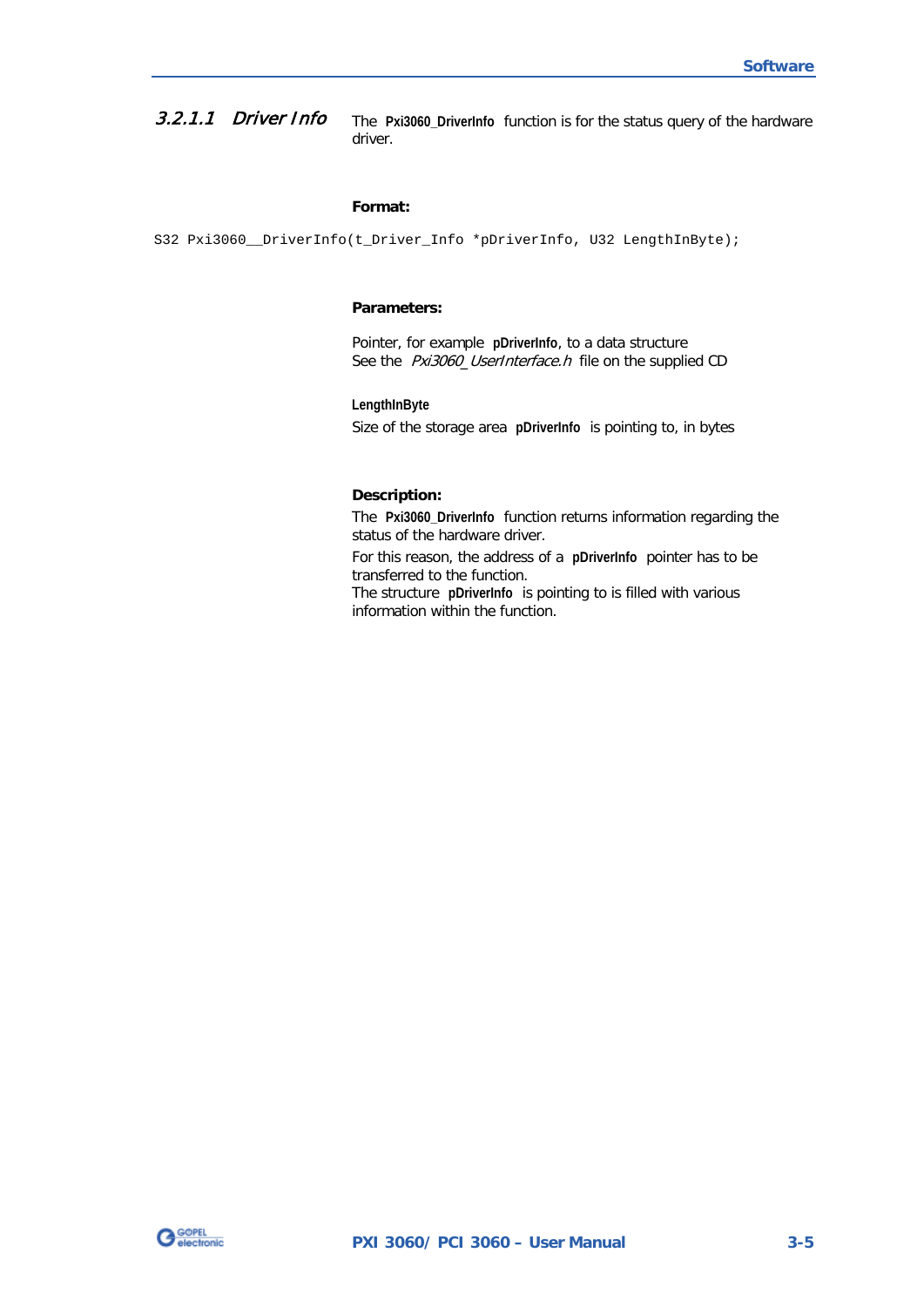<span id="page-19-0"></span>The **Pxi3060\_\_XilinxReadWriteRegister** allows the access to the FPGA. 3.2.1.2 XilinxRead **WriteRegister** 

#### **Format:**

S32 Pxi3060\_\_XilinxReadWriteRegister(U8 \*pData, U32 \*DataLength);

#### **Parameters:**

Pointer, for example **pData**, to a data structure See the Pxi3060\_UserInterface.h file on the supplied CD.

**DataLength** Size of the storage area **pData** is pointing to, in bytes

## **Description:**

See above

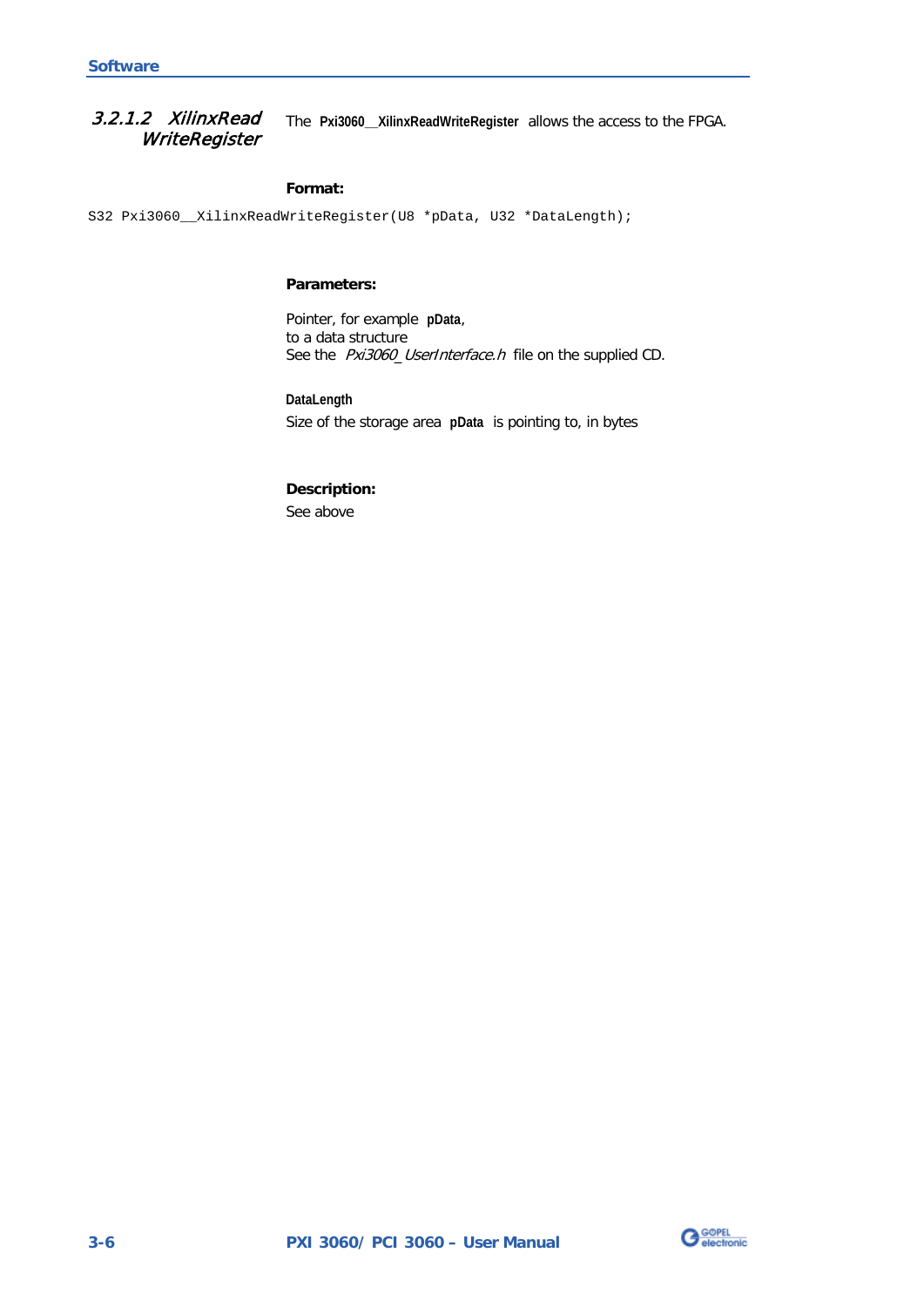<span id="page-20-1"></span><span id="page-20-0"></span>The **Pxi3060\_\_WriteInstruction** function is for sending a command to the **PXI 3060**/ **PCI 3060** controller. 3.2.1.3 Write-**Instruction** 

#### **Format:**

S32 Pxi3060\_\_WriteInstruction(U8 \*pData, U16 DataLength);

#### **Parameters:**

Pointer, for example **pData**, to the Write data area, consisting of **Command header** and **Command bytes** (currently max. **4096** bytes per command)

#### **DataLength**

Size of the storage area **pData** is pointing to, in bytes

#### **Description:**

The **Pxi3060\_\_WriteInstruction** function sends a command to the **PXI 3060**/ **PCI 3060** controller.

In the header of the structure pData is ponting to, there is the information regarding the **PXI 3060**/ **PCI 3060** board to be activated. Therefore this parameter has not to be given separately.

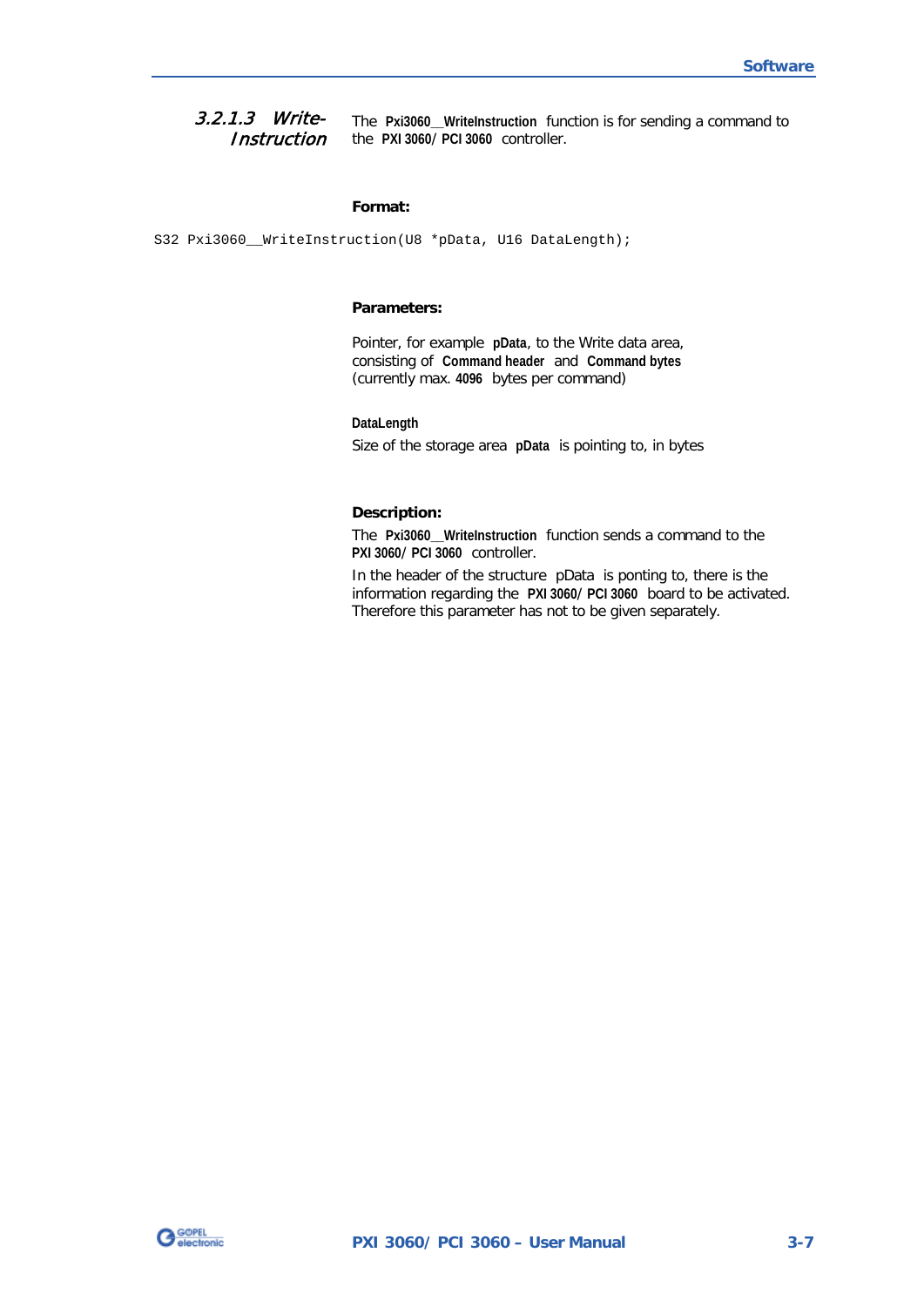<span id="page-21-0"></span>The **Pxi3060\_\_ReadResponse** function is for reading a response from the **PXI 3060/ PCI 3060** controller. 3.2.1.4 Read-Response

#### **Format:**

S32 Pxi3060\_ReadResponse(U8 Device, U8 Node, U8 \*pData, U32 \*DataLength);

#### **Parameters:**

**Device** Index of the **PXI 3060**/ **PCI 3060** board, beginning left with **1**

**Node**

**MOST** node, for **PXI 3060**/ **PCI 3060** = **1**

Pointer, for example **pData**, to the Reading data area, consisting of **Response header** and **Response bytes** (currently max. **4096** bytes per response)

#### **DataLength**

Value of the parameter before function call: Size of the buffer pointed by **pData** in bytes

Value of the parameter after function call: Number of bytes actually read

#### **Description:**

The **Pxi3060\_\_ReadResponse** function reads back the oldest response written by the **PXI 3060**/ **PCI 3060** controller.

If several responses have been provided by the controller, but not sent, they are not lost but stored in the form of a list.

On calling up, the **Pxi3060\_\_ReadResponse** function continues to provide data until this list contains no more entries.

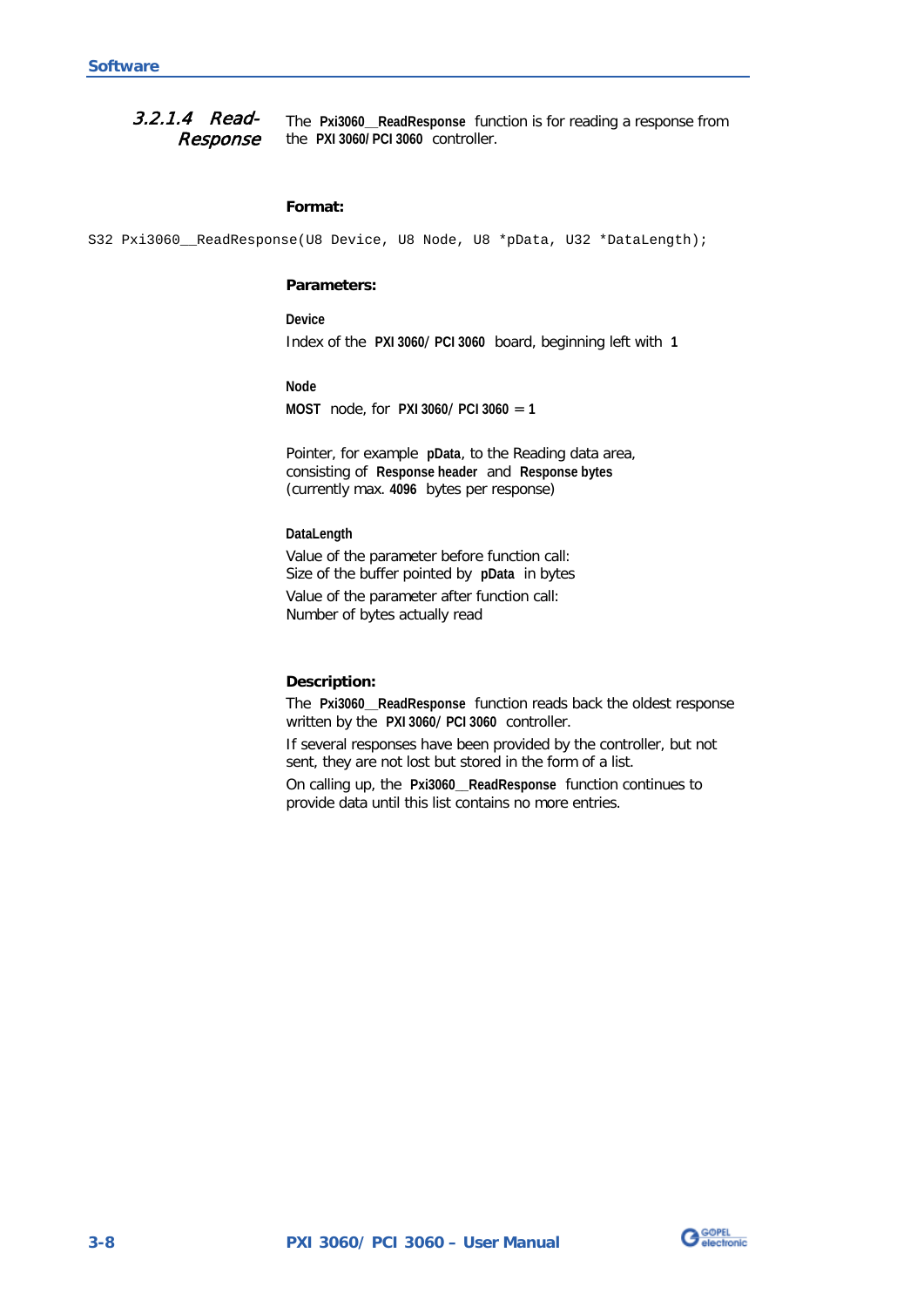## <span id="page-22-0"></span>**3.3 Programming with LabVIEW**

<span id="page-22-1"></span>The supplied CD contains VIs for activating **PXI**/ **PCI 3060** boards under LabVIEW. 3.3.1 LabVIEW via the G-API

These LabVIEW VIs use the functions of the **GOEPEL G-API**.

<span id="page-22-2"></span>The supplied CD contains VIs for activating **PXI**/ **PCI 3060** boards under LabVIEW. The functions described in the [Windows Device Driver](#page-17-0) section are 3.3.2 LLB using the Windows Device Driver

used for this.

## <span id="page-22-3"></span>**3.4 Further GOEPEL Software**

**PROGRESS**, **Program Generator** and **myCAR** of **GOEPEL electronic GmbH** are comfortable software programs for testing with GOEPEL hardware.

Please refer to the corresponding User Manual to get more information regarding these programs**.**